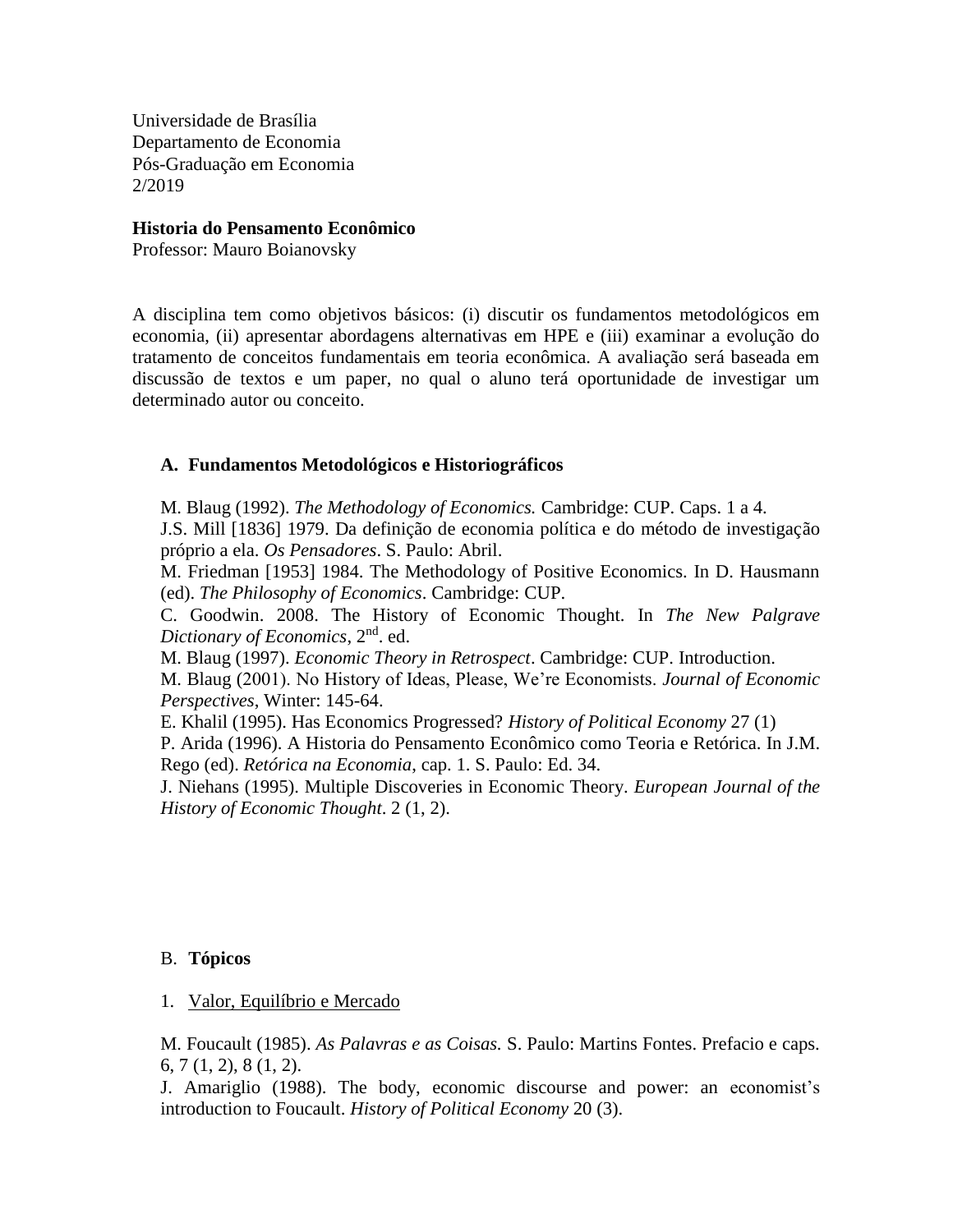M. Blaug (1997), caps. 1, 2, 4, 8, 10 e 13.

P. Mirowski (1984). Physics and the Marginalist Revolution. *Cambridge Journal of Economics*, Dec.

F. Hayek (1937). Economics and Knowledge. *Economica* 4: 33-54.

R. Coase (1937). The nature of the firm. *Economica*, 16 (4).

M. Boianovsky (2013). Friedrich List and the economic fate of tropical countries. *History of Political Economy*. 45 (4).

## 2. Capital, Distribuição e Crescimento

M. Blaug (1997), caps. 11 e 12.

A. Cohen and G. Harcourt (2003). Whatever Happened to the Cambridge Capital Theory Controversies? *Journal of Economic Perspectives*, Winter: 199-214.

J. Niehans (1990). *A History of Economic Theory*. Baltimore: Johns Hopkins. Cap. 33 e pp. 82-86.

M. Boianovsky (1998). Wicksell, Ramsey and the Theory of Interest. *European Journal of the History of Economic Thought*. 5 (1).

A. Lewis. ([1954] 1958). Economic development with unlimited supplies of labour. In Agarwala and Singh. *The economics of underdevelopment.*

M. Boianovsky (2018). Beyond capital fundamentalism: Harrod, Domar and the history of development economics. *Cambridge Journal of Economics*.

M. Boianovsky (2017). Modeling economic growth: Domar on moving equilibrium. *History of Political Economy*.

M. Boianovsky (2017). Arthur Lewis and the classical foundations of development economics. *SSRN Working Paper*.

#### 3. Demanda Efetiva e Emprego

L. Costabile and R. Rowthorn (1985). Malthus's Theory of Wages and Growth. *Economic Journal*.

M. Blaug (1997), caps. 5 e 16.

J.M. Keynes (1937). The General Theory of Employment. *Quarterly Journal of Economics*.

D. Laidler (2006). Keynes and the birth of modern macroeconomics. In R. Backhouse and B. Bateman (eds). *The Cambridge Companion to Keynes*. Cambridge: University Press.

D. Patinkin (1990). On Different Interpretations of the General Theory. *Journal of Monetary Economics.* 26 (2).

M. Boianovsky (1996). Anticipations of the General Theory: the case of F.B. Hawley. *HOPE* 28 (3).

R. Backhouse e M. Boianovsky (2016). Secular Stagnation: The History of a Macroeconomic Heresy. *European Journal of the History of Economic Though,* vol. 23.